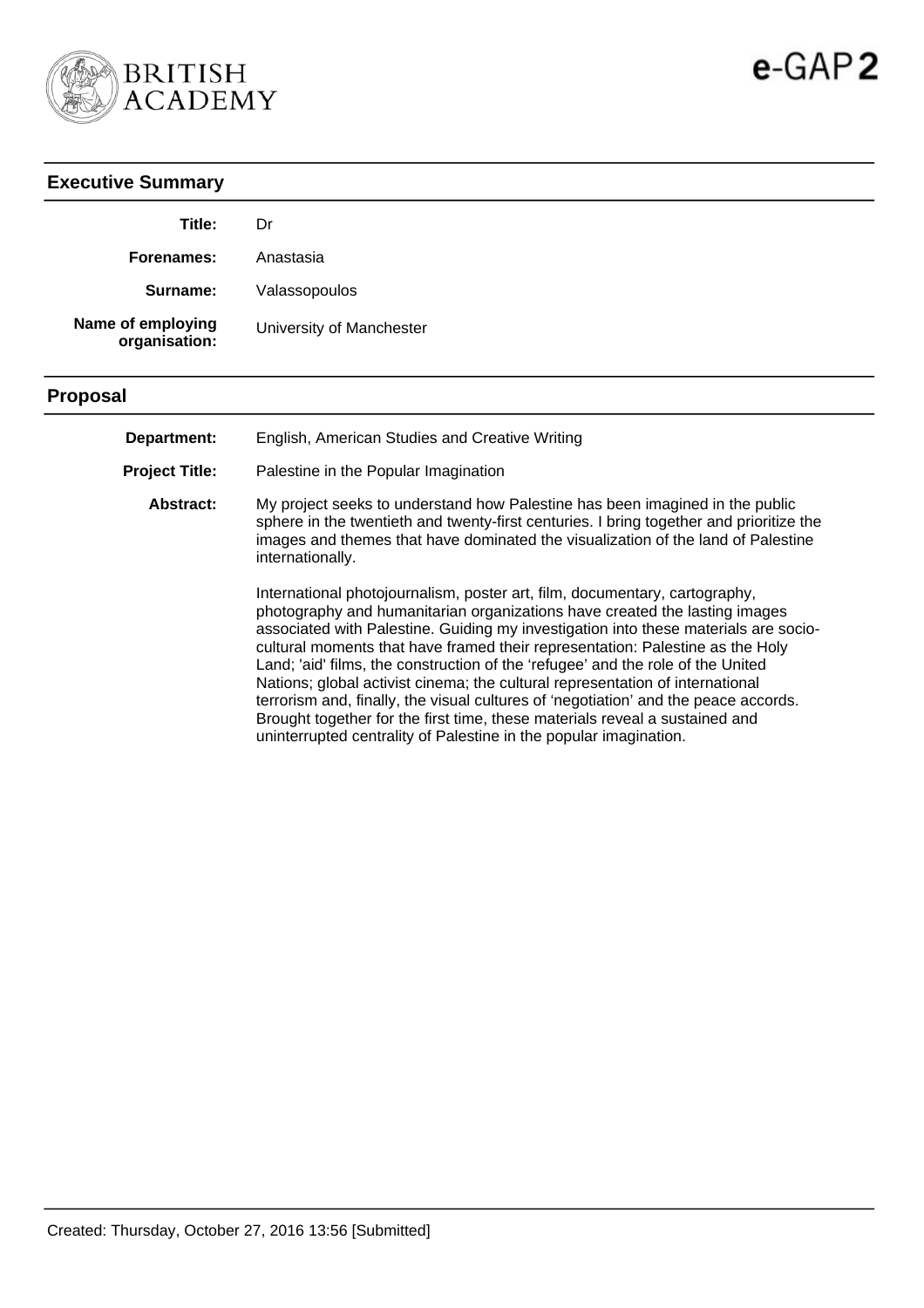

**Dr Anastasia Valassopoulos** BA/Leverhulme Trust Senior Research Fellowships - SRF 2017

| <b>Primary Subjects:</b>   | <b>Subject</b>                                                    | <b>Subject Group</b>            |
|----------------------------|-------------------------------------------------------------------|---------------------------------|
|                            | Colonial and postcolonial literature                              | English Language and Literature |
|                            | Critical and cultural theory - English Language and<br>Literature | English Language and Literature |
|                            | Cultural studies - English Language and Literature                | English Language and Literature |
|                            | Intellectual history - English Language and Literature            | English Language and Literature |
| <b>Secondary Subjects:</b> | <b>Subject</b>                                                    | <b>Subject Group</b>            |
|                            | Modern & Medieval Middle Eastern lang and lit                     | Oriental and African Studies    |

# **Classifications**

| <b>TimePeriod</b><br><b>Time Periods:</b>                                                                    |  |
|--------------------------------------------------------------------------------------------------------------|--|
| 20th Century to 1945                                                                                         |  |
| 20th Century from 1945                                                                                       |  |
| Audience<br>Audiences:                                                                                       |  |
| Other funding bodies in the UK (e.g. AHRC, Leverhulme)                                                       |  |
| Other funding bodies overseas (e.g. EU, NIH, foreign funding councils)                                       |  |
| Policymakers at national level (e.g. working with Government departments, participating in public inquiries) |  |
| Policymakers at local or institutional level (e.g. membership of Research Ethics Committee)                  |  |
| Journalists, broadcasters and other media                                                                    |  |
| Charities overseas                                                                                           |  |
|                                                                                                              |  |
| <b>General Public</b>                                                                                        |  |
| <b>Region Group</b><br>Region<br><b>Regional Interests:</b>                                                  |  |
| England<br>Europe                                                                                            |  |
| Ireland<br>Europe                                                                                            |  |
| East Africa<br>Africa                                                                                        |  |
| Northern Africa<br>Africa                                                                                    |  |
| Southern Africa<br>Africa                                                                                    |  |
| East Asia<br>Asia                                                                                            |  |
| <b>Middle East</b><br>Asia                                                                                   |  |
| South Asia<br>Asia                                                                                           |  |
| Russia and Eastern Europe<br>Europe                                                                          |  |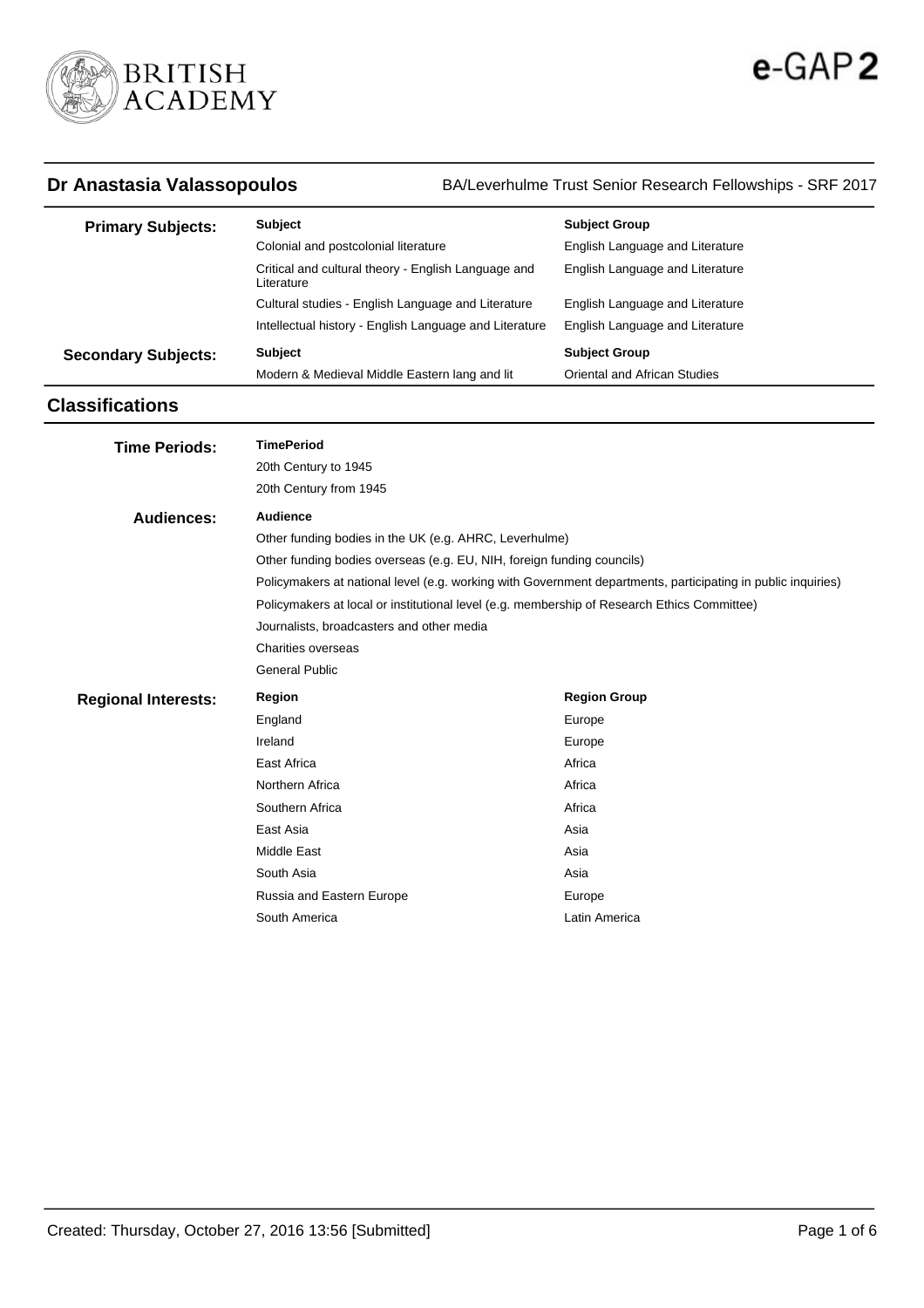# **Applicant Personal Details**

| Title:                | Dr                                             |
|-----------------------|------------------------------------------------|
| Forenames:            | Anastasia                                      |
| Surname:              | Valassopoulos                                  |
| Address:              | Room S.1.19                                    |
|                       | English, American Studies and Creative Writing |
|                       | School of Arts, Languages and Cultures         |
|                       | Samuel Alexander Building                      |
|                       | University of Manchester                       |
| Town:                 | Manchester                                     |
| Postcode:             | M13 9PL                                        |
| <b>Email Address:</b> | A. Valassopoulos@manchester.ac.uk              |
| Telephone (work):     |                                                |

# **Applicant Career Summary**

| <b>Statement of</b>                            | Qualification                                                                                                                                                                                                                                                                                                                                                                                                                                                                                                                                                                                                                                                                                                                                                                                                                                                                                                                                                                                                                                                                                                                            | Date |
|------------------------------------------------|------------------------------------------------------------------------------------------------------------------------------------------------------------------------------------------------------------------------------------------------------------------------------------------------------------------------------------------------------------------------------------------------------------------------------------------------------------------------------------------------------------------------------------------------------------------------------------------------------------------------------------------------------------------------------------------------------------------------------------------------------------------------------------------------------------------------------------------------------------------------------------------------------------------------------------------------------------------------------------------------------------------------------------------------------------------------------------------------------------------------------------------|------|
| <b>Qualifications and</b><br>Career:           | Phd in Postcolonial Studies: Arab Women's Culture                                                                                                                                                                                                                                                                                                                                                                                                                                                                                                                                                                                                                                                                                                                                                                                                                                                                                                                                                                                                                                                                                        | 2001 |
| <b>Present appointment:</b>                    | Senior Lecturer in Post 1945, Postcolonial World Literatures in English                                                                                                                                                                                                                                                                                                                                                                                                                                                                                                                                                                                                                                                                                                                                                                                                                                                                                                                                                                                                                                                                  |      |
| <b>Present employing</b><br>institution:       | University of Manchester                                                                                                                                                                                                                                                                                                                                                                                                                                                                                                                                                                                                                                                                                                                                                                                                                                                                                                                                                                                                                                                                                                                 |      |
| <b>Present department:</b>                     | English, American Studies and Creative Writing                                                                                                                                                                                                                                                                                                                                                                                                                                                                                                                                                                                                                                                                                                                                                                                                                                                                                                                                                                                                                                                                                           |      |
| <b>Personal Statement:</b>                     | I have worked at the University of Manchester for 12 years. During this time I took<br>my entitled institutional sabbatical leaves as well as maternity leave in 1 instance.<br>Although I have twice been the recipient of a British Academy award, these were<br>not intended for leave from my usual academic duties. I have fulfilled the duties<br>associated with my lectureship in all cases and was last year(2016) promoted to<br>Senior Lecturer. Over the past 7 years I have been working on a new project<br>whilst fulfilling demanding roles within my department such as overseeing my<br>department's contribution to the NorthWest consortium application, overseeing<br>pastoral and administrative duties for our postgraduate students (70+),<br>supervising more than 10 PhD students to completion, convening large first year<br>courses (200+ students) and managing teaching teams of 6+ tutors; lecturing at<br>all levels (1, 2, 3, 4), teaching large MA groups (7-20 students); undertaking<br>internal and external examination of PhD theses, delivering papers at national and<br>international venues. |      |
| <b>PhD confirmation:</b>                       | Yes                                                                                                                                                                                                                                                                                                                                                                                                                                                                                                                                                                                                                                                                                                                                                                                                                                                                                                                                                                                                                                                                                                                                      |      |
| Next period of<br>research leave:              | September 2017                                                                                                                                                                                                                                                                                                                                                                                                                                                                                                                                                                                                                                                                                                                                                                                                                                                                                                                                                                                                                                                                                                                           |      |
| Dates of research<br>leave in last five years: | My last institutional research leave was in January 2014 (semester 2 of the<br>academic year)                                                                                                                                                                                                                                                                                                                                                                                                                                                                                                                                                                                                                                                                                                                                                                                                                                                                                                                                                                                                                                            |      |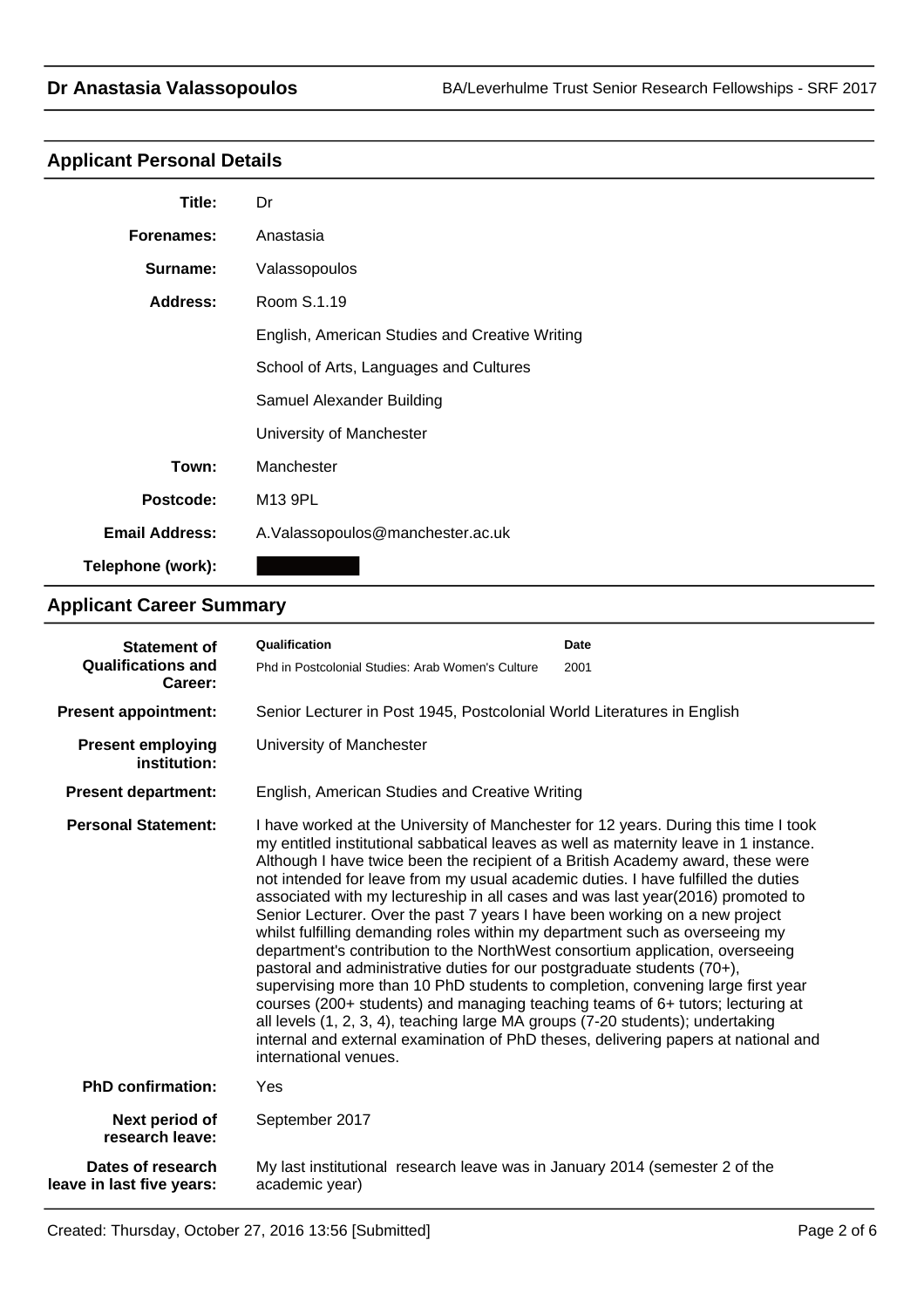| <b>Sabbatical</b>                                                 | 1 semester every 7th semester                                                                                                                                                                                                                                                                                                                                                                                                                       |
|-------------------------------------------------------------------|-----------------------------------------------------------------------------------------------------------------------------------------------------------------------------------------------------------------------------------------------------------------------------------------------------------------------------------------------------------------------------------------------------------------------------------------------------|
| arrangements:                                                     |                                                                                                                                                                                                                                                                                                                                                                                                                                                     |
| <b>Publications:</b>                                              | 'The International Palestinian Resistance: Documentary and Revolt.' Journal of<br>Postcolonial Writing, 50:2 (2014), 148-162.                                                                                                                                                                                                                                                                                                                       |
|                                                                   | With Dalia Said Mostafa, 'Popular Protest Music and the 2011 Egyptian<br>Revolution.' Popular Music and Society, 37:5 (2014), 638-659.                                                                                                                                                                                                                                                                                                              |
|                                                                   | 'Realist Cinema and Political Islam.' In Postcolonialism and Islam, ed. Geoffrey<br>Nash, Kathleen Kerr-Kosh and Sarah Hackett. (London: Routledge, 2013), 195-<br>207.                                                                                                                                                                                                                                                                             |
|                                                                   | Guest editor, 'Arab Cultural Studies' for The Journal for Cultural Research, 16:2-3<br>(2012)                                                                                                                                                                                                                                                                                                                                                       |
|                                                                   | [Republished as Arab Cultural Studies: History, Politics and the Popular<br>(London: Routledge, 2012) Also republished in paperback, November 2014.]                                                                                                                                                                                                                                                                                                |
|                                                                   | 'Introduction: Arab Cultural Studies', Journal for Cultural Research, 16:2-3 (2012),<br>105-115.                                                                                                                                                                                                                                                                                                                                                    |
|                                                                   | 'Long, Languorous, Repetitious Lines": Edward Said's Critique of Arab Popular<br>Culture' in Edward Said: Emancipation and Representation, eds. Adel Iskandar<br>and Hakem Rustom (Berkley: University of California Press, 2010), 191-203.                                                                                                                                                                                                         |
| <b>Current commitments</b><br>(teaching):                         | Lecturing at levels 1: 8 hours<br>Lecturing at level 2: 8 hours<br>Lecturing at level 3: 11 hours<br>Seminars at level 3: 22 hours (42 students) - 3,500 word essay plus 1 exam<br>MA teaching: 18 hours (20 students; marking between 12-15 students, 7,000 word<br>essays)                                                                                                                                                                        |
|                                                                   | Supervising 9 PhD students (3 as main supervisor, 6 as co-supervisor)                                                                                                                                                                                                                                                                                                                                                                               |
| <b>Current commitments</b><br>(administrative):                   | Senior Tutor: 60 hours over the two semesters. This involves the co-ordination of<br>all students representatives across our undergraduate and postgraduate taught<br>programmes. I am also the staff co-ordinator for all peer mentors in our<br>department. We have 23 peer mentors who mentor all of our first year students.<br>We plan learning and teaching enhancement activities, academic and social<br>events and offer pastoral support. |
| <b>Current commitments</b><br>(publishing):                       | I have one publishing commitment due in April 2017. This is an essay for The<br>Edinburgh Companion to the Postcolonial Middle East and is due to be published<br>in 2018 by Edinburgh University Press.<br>I have no other publishing commitments.                                                                                                                                                                                                 |
| <b>Current commitments</b><br>(from which cannot be<br>released): | It may not be possible to be released from all PhD supervision. I am happy with<br>this arrangement.                                                                                                                                                                                                                                                                                                                                                |
| <b>Curriculum Vitae:</b>                                          | CV uploaded                                                                                                                                                                                                                                                                                                                                                                                                                                         |
| Where did you hear of<br>this scheme?:                            | From my divisional research officer and from my faculty administrative research<br>team.                                                                                                                                                                                                                                                                                                                                                            |
| Proposal                                                          |                                                                                                                                                                                                                                                                                                                                                                                                                                                     |
| Subject:                                                          | English Language and Literature / Colonial and postcolonial literature                                                                                                                                                                                                                                                                                                                                                                              |

**Title of proposed** Palestine in the Popular Imagination **research:**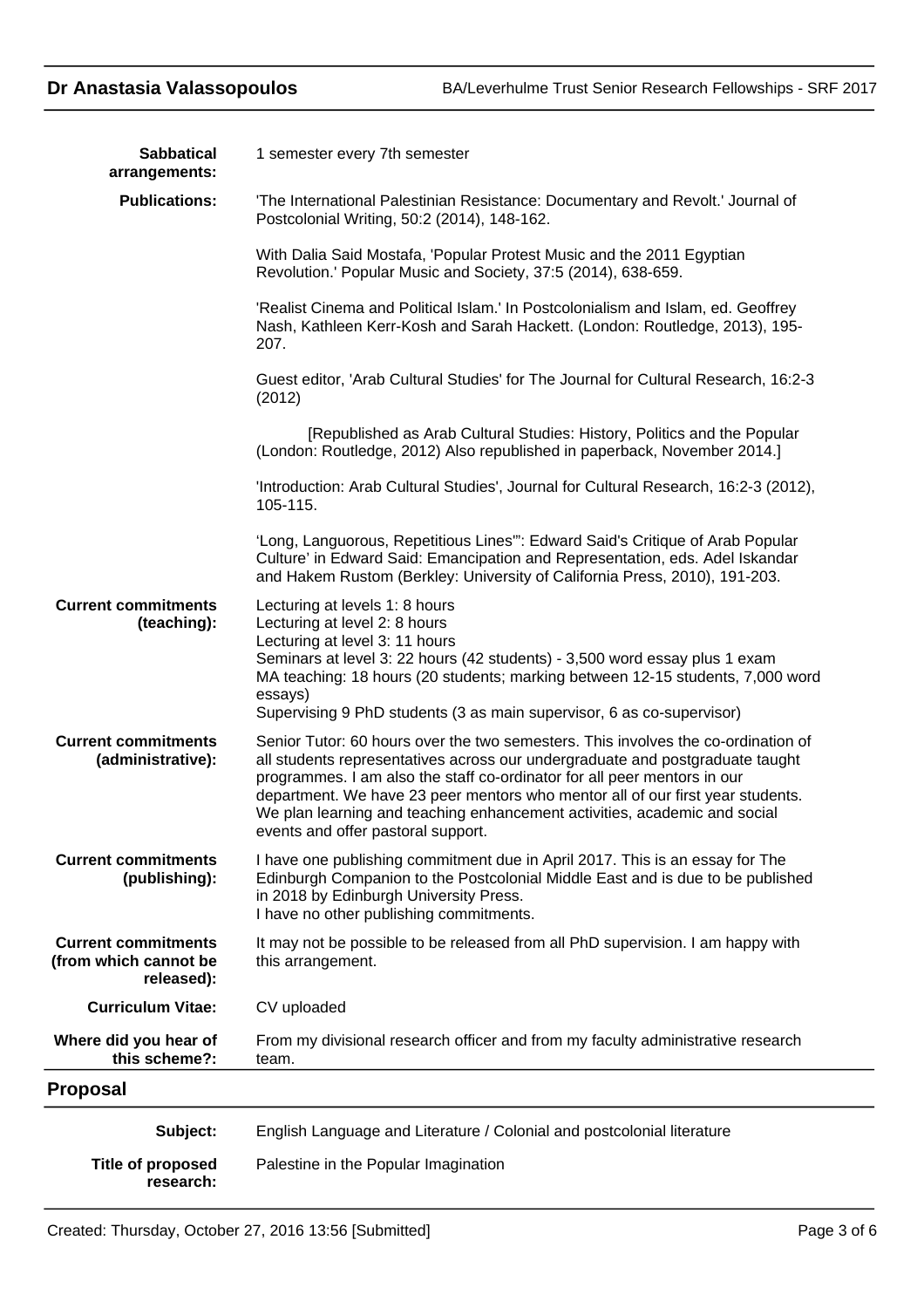My project seeks to understand how Palestine has been imagined in the public sphere in the twentieth and twenty-first centuries. I bring together and prioritize the images and themes that have dominated the visualization of the land of Palestine internationally. **Abstract:**

> International photojournalism, poster art, film, documentary, cartography, photography and humanitarian organizations have created the lasting images associated with Palestine. Guiding my investigation into these materials are sociocultural moments that have framed their representation: Palestine as the Holy Land; 'aid' films, the construction of the 'refugee' and the role of the United Nations; global activist cinema; the cultural representation of international terrorism and, finally, the visual cultures of 'negotiation' and the peace accords. Brought together for the first time, these materials reveal a sustained and uninterrupted centrality of Palestine in the popular imagination.

Palestine in the Popular Imagination has a brief introduction and five thematically and chronologically organized chapters. The chapters present and examine historically specific moments that produced very particular ways in which the land and inhabitants of Palestine were represented. These representations have come to shape everlasting images of Palestine and by implication the Israeli/Palestinian crisis internationally. **Proposed programme:**

> The complete manuscript will be 100, 000 words including footnotes and there will be 30-40 illustrations.

> I have drafts in progress of chapters 2 and 4 and have already undertaken preliminary research for the remaining 3 chapters. I will require 18 months in total to complete the manuscript.

I begin with a discussion of Palestine's unique position as the site of the Holy Land and as a place belonging to the world rather than to itself through an investigation into international pilgrimage and tourism, as well as the surge in Biblical Epics in Hollywood and European cinema through to archaeological work undertaken in this era to determine the worldly cultural significance of the holy sites. I then tackle the figure of the refugee and look to understand how this came to have such prominence following so closely on from the end of mandate rule in 1947. A thorough investigation of the practices established by the UN follows. Their role in the de-politicisation of the Palestinian refugee crisis furthered the image of the nomadic and purposeless Palestinian refugee, in need of limitless aid and international support. How international filmmakers and artists then took up the Palestinian question and added complexity to it influenced the image of the Palestinian activists and their representation in the media in the 1960s. These were soon to be replaced by discourses of international terrorism fuelled by historical events and re-interpretations of these in cinema and popular fiction. What I term 'the age of negotiation', begun in 1978, heralds the beginning of a long performance where the crisis, for both sides, became locked into the idiom of compromise, roadmaps and treaties.

The work is divided into five thematically organised chapters.

Chapter 1:Palestine as the Holy Land (1918-1947) In this chapter I navigate the changing meaning of the 'Holy Land' as a scene of 'epic' proportions, thus clarifying and producing the presentation of Palestine as a land of historical and geographical plenitude. Seen together, artistic, filmic and archaeological materials produce a memorable though highly stylized vision of Palestine as a category primed to accommodate disparate global socio-political needs.

Chapter 2:The Palestinian Refugee (1947-1960s)

This chapter examines the rhetoric and images utilized that would stand in for and compensate for the discursively complex category of 'refugee' arising from the sacred space of the Holy Lands. The UN was instrumental in the proliferation of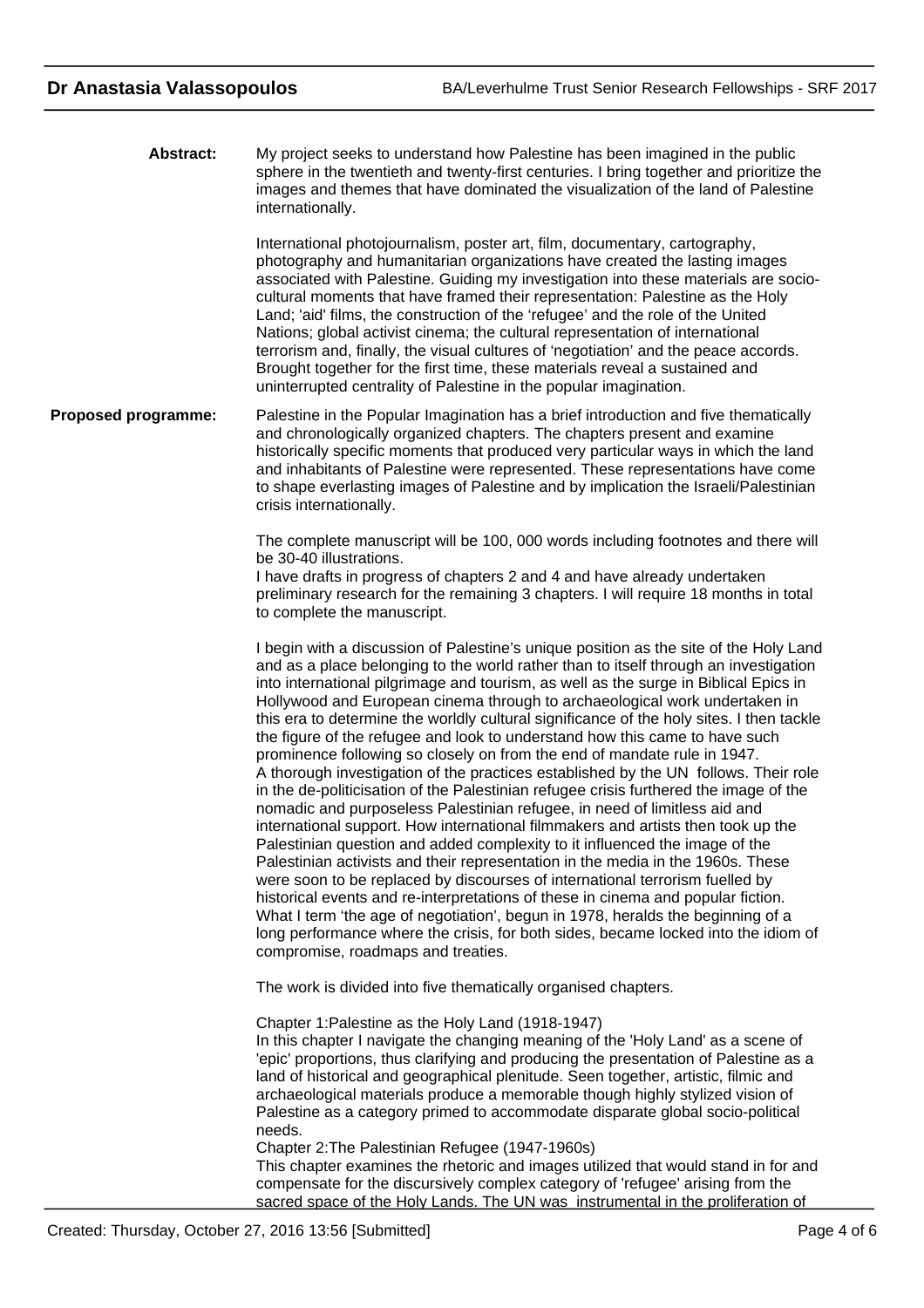|                                                                         | iconic images of post-1947 Palestine and the Palestinians to an international<br>audience. Building on the information films and aid documentaries of the 1940s,<br>the UN concentrated, both in its practical work and global reach, on centralizing<br>the refugee camp, constructing it as a space for nurturing Palestinian culture.<br>Chapter 3: Icons of Activism (1960s-1970s)<br>Cinema was an arena where international allegiances could be imagined. The<br>multiple Palestinian factions formed collaborative networks with filmmakers and<br>activists across Europe, South America, the USSR, India and Japan to produce<br>manifestos, films and documentaries. This chapter looks to these visual<br>manifestations to see how they re-imagined the Palestinians as peoples able to<br>mobilize global support hailing from a land steeped in symbolic value.<br>Chapter 4: International Terrorism (1970s-1980s)<br>After the expulsion of the PLO from Jordan in 1967, the international reception to<br>the activities of the PLO hardened, seemingly justified in response to the now<br>termed 'terrorist' activities of its members. Films, popular thrillers and<br>documentaries were produced internationally, which secured the longevity of this<br>image. I argue here that a particular understanding of terrorism solidified and this<br>in turn came to stand in for the Palestinians as a whole. International aspects of<br>the threats posed by the activists were now prioritized, calling in turn for<br>coordinated global responses.<br>Chapter 5: Cultures of Negotiation (1978/1979 - 1993/1995)<br>This chapter examines the visual culture of Camp David (1978/1979/2000) and<br>Oslo (1993/1995). Utilising the lens of 'negotiation' that implicate Israel/Palestine<br>as a negotiated space, I argue that negotiation then becomes a place to inhabit<br>and a location to speak from. The framework of 'negotiation' allows for a<br>discussion of what values the various negotiating parties considered 'amenable to<br>trade-offs.' The tools and structure of negotiation activities reveal and illuminate<br>the complexities of attempting cross-cultural dialogue. |
|-------------------------------------------------------------------------|---------------------------------------------------------------------------------------------------------------------------------------------------------------------------------------------------------------------------------------------------------------------------------------------------------------------------------------------------------------------------------------------------------------------------------------------------------------------------------------------------------------------------------------------------------------------------------------------------------------------------------------------------------------------------------------------------------------------------------------------------------------------------------------------------------------------------------------------------------------------------------------------------------------------------------------------------------------------------------------------------------------------------------------------------------------------------------------------------------------------------------------------------------------------------------------------------------------------------------------------------------------------------------------------------------------------------------------------------------------------------------------------------------------------------------------------------------------------------------------------------------------------------------------------------------------------------------------------------------------------------------------------------------------------------------------------------------------------------------------------------------------------------------------------------------------------------------------------------------------------------------------------------------------------------------------------------------------------------------------------------------------------------------------------------------------------------------------------------------------------------------------------------------------------------------------------------------------------------|
| <b>Planned research</b><br>outputs:                                     | The expected output from this research programme will be a substantial, detailed<br>and significant monograph. I will aim to place this monograph with established<br>publishers.                                                                                                                                                                                                                                                                                                                                                                                                                                                                                                                                                                                                                                                                                                                                                                                                                                                                                                                                                                                                                                                                                                                                                                                                                                                                                                                                                                                                                                                                                                                                                                                                                                                                                                                                                                                                                                                                                                                                                                                                                                         |
| Plan of action:                                                         | I aim to achieve my research aims by January 2019.                                                                                                                                                                                                                                                                                                                                                                                                                                                                                                                                                                                                                                                                                                                                                                                                                                                                                                                                                                                                                                                                                                                                                                                                                                                                                                                                                                                                                                                                                                                                                                                                                                                                                                                                                                                                                                                                                                                                                                                                                                                                                                                                                                        |
| Plans for publication /<br>dissemination:                               | Publication: I aim to send the complete manuscript to established publishers in the<br>field, both in the UK and in the US. In the UK I would approach OUP; CUP and<br>Routledge and in the US I would approach Duke University Press and The<br>University of California Press as well as Columbia University Press.<br>I have already presented my project at The University of Edinburgh (November,                                                                                                                                                                                                                                                                                                                                                                                                                                                                                                                                                                                                                                                                                                                                                                                                                                                                                                                                                                                                                                                                                                                                                                                                                                                                                                                                                                                                                                                                                                                                                                                                                                                                                                                                                                                                                    |
|                                                                         | 2016) and have accepted 2 other offers to give talks based on my current<br>research.                                                                                                                                                                                                                                                                                                                                                                                                                                                                                                                                                                                                                                                                                                                                                                                                                                                                                                                                                                                                                                                                                                                                                                                                                                                                                                                                                                                                                                                                                                                                                                                                                                                                                                                                                                                                                                                                                                                                                                                                                                                                                                                                     |
| <b>Start Date:</b>                                                      | 01/01/2018                                                                                                                                                                                                                                                                                                                                                                                                                                                                                                                                                                                                                                                                                                                                                                                                                                                                                                                                                                                                                                                                                                                                                                                                                                                                                                                                                                                                                                                                                                                                                                                                                                                                                                                                                                                                                                                                                                                                                                                                                                                                                                                                                                                                                |
| <b>End Date:</b>                                                        | 01/01/2019                                                                                                                                                                                                                                                                                                                                                                                                                                                                                                                                                                                                                                                                                                                                                                                                                                                                                                                                                                                                                                                                                                                                                                                                                                                                                                                                                                                                                                                                                                                                                                                                                                                                                                                                                                                                                                                                                                                                                                                                                                                                                                                                                                                                                |
| <b>Support of BA School</b><br>or Institute<br><b>Required/Granted:</b> | My work could certainly contribute to the Council for British Research in the<br>Levant. It would be an honour to visit the institute in Amman, to share my findings<br>and to present my research to the members of the institute and the wider public.<br>Amman has a very large Palestinian population of course and so I imagine that<br>my work will resonate with residents there.                                                                                                                                                                                                                                                                                                                                                                                                                                                                                                                                                                                                                                                                                                                                                                                                                                                                                                                                                                                                                                                                                                                                                                                                                                                                                                                                                                                                                                                                                                                                                                                                                                                                                                                                                                                                                                  |
| Language competence<br>(if applicable):                                 | I have working knowledge of written Arabic and am fluent in spoken Lebanese<br>Arabic.                                                                                                                                                                                                                                                                                                                                                                                                                                                                                                                                                                                                                                                                                                                                                                                                                                                                                                                                                                                                                                                                                                                                                                                                                                                                                                                                                                                                                                                                                                                                                                                                                                                                                                                                                                                                                                                                                                                                                                                                                                                                                                                                    |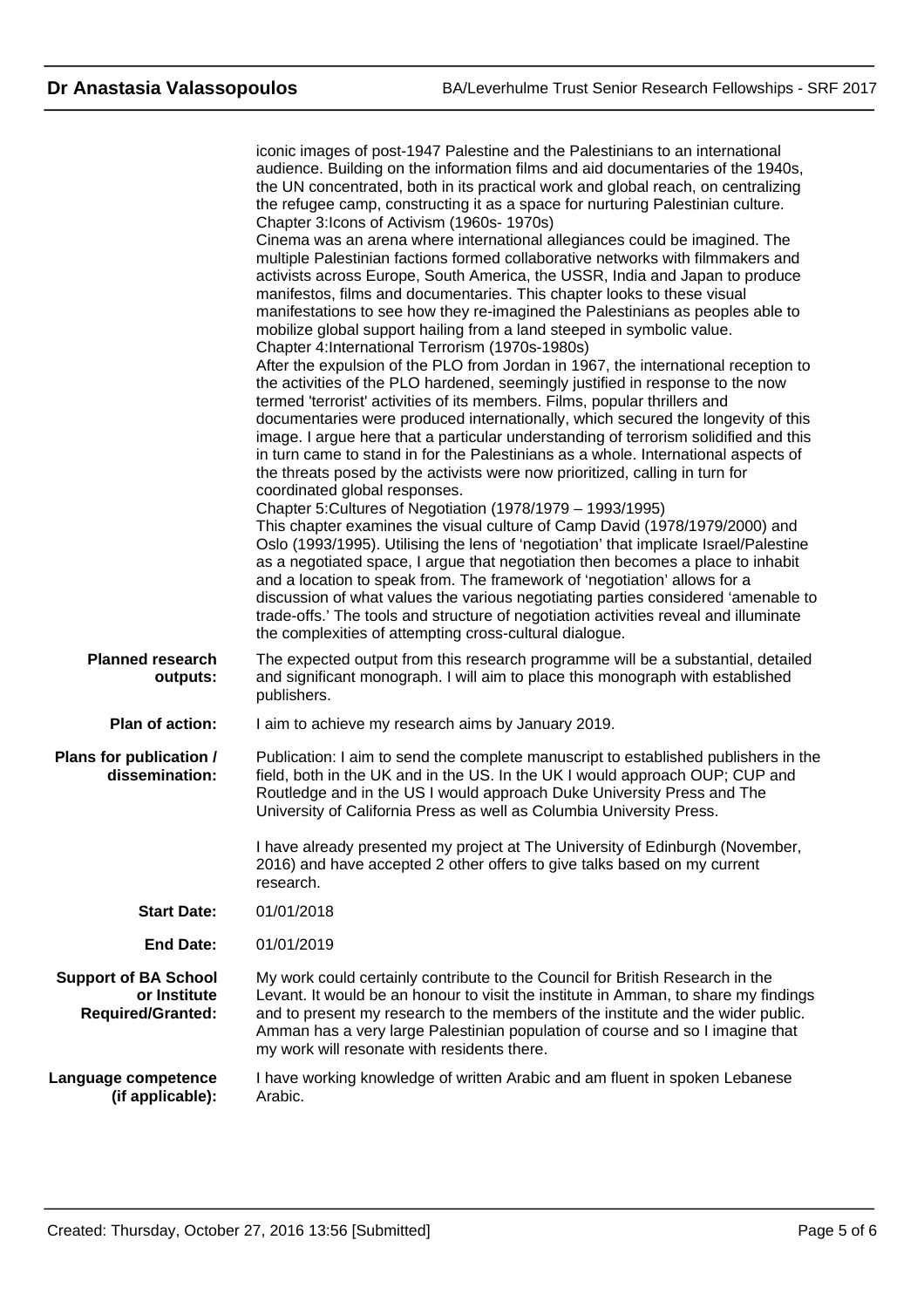| <b>Endangered or</b><br><b>Emerging Subject</b><br>Area: | I do believe that we may be at an impasse when it comes to productive<br>discussions of the Israeli/Palestinian crisis and for some years now I have felt that<br>the emphasis in scholarship has understandably moved towards the post 9/11 era.<br>It is limiting however to only view the question of Palestine from this very<br>contemporary perspective with its attending discourse of religious strife; security;<br>development. I strongly believe that there is a broader and more interesting story<br>here and that is the story of how Palestine has, across various epochs,<br>resonated, participated in and shaped global concerns around faith, questions of<br>the sacred, attitudes towards refugees, popular understanding of activism, the rise<br>of the figure of the modern terrorist and also, finally, the ways in which political<br>discourses often lock certain crises within certain idioms.<br>I think that a responsible and ethical investigation into how Palestine has been<br>imagined in the popular international imagination may also require accountability<br>for those views and their origins. I would very much like to trace these particular<br>views and to reinvigorate discussions in this field. My sense is that there is much<br>scope to this project and I would also like to think about expanding its remit in the<br>future. |
|----------------------------------------------------------|-----------------------------------------------------------------------------------------------------------------------------------------------------------------------------------------------------------------------------------------------------------------------------------------------------------------------------------------------------------------------------------------------------------------------------------------------------------------------------------------------------------------------------------------------------------------------------------------------------------------------------------------------------------------------------------------------------------------------------------------------------------------------------------------------------------------------------------------------------------------------------------------------------------------------------------------------------------------------------------------------------------------------------------------------------------------------------------------------------------------------------------------------------------------------------------------------------------------------------------------------------------------------------------------------------------------------------------------------------------------------------------------|
| <b>Ethical approval</b><br>obtained:                     | <b>NO</b>                                                                                                                                                                                                                                                                                                                                                                                                                                                                                                                                                                                                                                                                                                                                                                                                                                                                                                                                                                                                                                                                                                                                                                                                                                                                                                                                                                               |
| <b>Ethical approval (more</b><br>information):           |                                                                                                                                                                                                                                                                                                                                                                                                                                                                                                                                                                                                                                                                                                                                                                                                                                                                                                                                                                                                                                                                                                                                                                                                                                                                                                                                                                                         |
| <b>Financial Details</b>                                 |                                                                                                                                                                                                                                                                                                                                                                                                                                                                                                                                                                                                                                                                                                                                                                                                                                                                                                                                                                                                                                                                                                                                                                                                                                                                                                                                                                                         |
| <b>Financial details:</b>                                | <b>Justification</b><br><b>Amount Requested</b><br>Year<br><b>Payment type</b><br>Year <sub>1</sub><br>Staff (Directly Incurred)<br>Total                                                                                                                                                                                                                                                                                                                                                                                                                                                                                                                                                                                                                                                                                                                                                                                                                                                                                                                                                                                                                                                                                                                                                                                                                                               |
| <b>Total grant requested:</b>                            |                                                                                                                                                                                                                                                                                                                                                                                                                                                                                                                                                                                                                                                                                                                                                                                                                                                                                                                                                                                                                                                                                                                                                                                                                                                                                                                                                                                         |
| <b>Start Date:</b>                                       | 01/01/2018                                                                                                                                                                                                                                                                                                                                                                                                                                                                                                                                                                                                                                                                                                                                                                                                                                                                                                                                                                                                                                                                                                                                                                                                                                                                                                                                                                              |
| <b>Duration (Years):</b>                                 | 1                                                                                                                                                                                                                                                                                                                                                                                                                                                                                                                                                                                                                                                                                                                                                                                                                                                                                                                                                                                                                                                                                                                                                                                                                                                                                                                                                                                       |
| Justification:                                           | A replacement lecturer for 12 months to be appointed on<br>This is the minimum starting point for a newly appointed lecturer: the costs have<br>been calculated and approved by the School Research Support Office.                                                                                                                                                                                                                                                                                                                                                                                                                                                                                                                                                                                                                                                                                                                                                                                                                                                                                                                                                                                                                                                                                                                                                                     |

**Name of private fund:**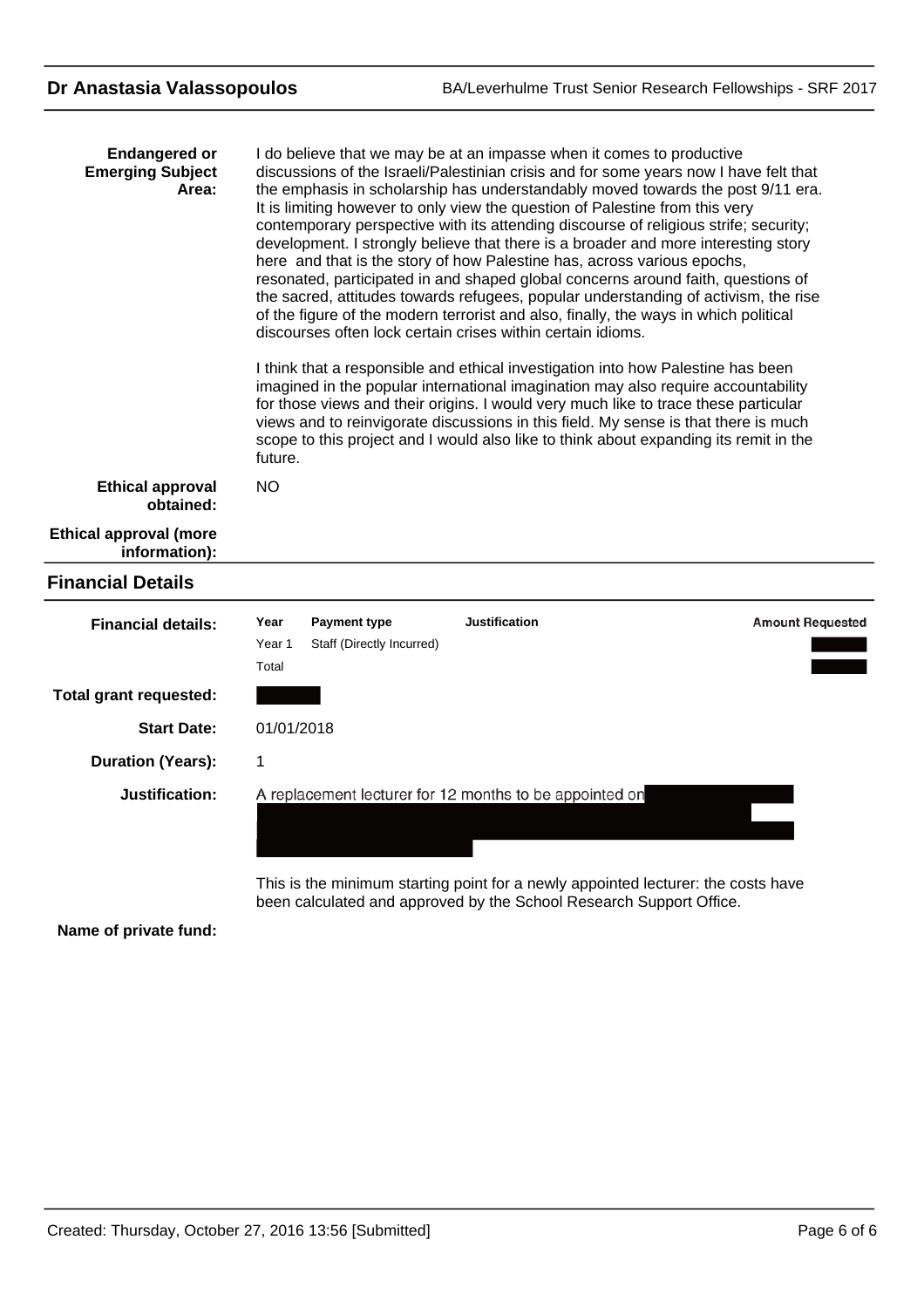## **Publications.**

## **Authored Books;**

*Contemporary Arab Women Writers: Cultural Expression in Context* (London: Routledge, 2007)

## **Edited Books/Guest edited journals;**

Guest editor, 'Arab Feminisms' for *Feminist Theory*, 11:2 (2010)

Guest editor with Robert Spencer, 'Literary Responses to the War on Terror' for The Journal of Postcolonial Writing, 46:3-4 (2010)

Republished as Tolan, Valassopoulos, Morton, Spencer. Ed. *Literature, Migration and the War on Terror*. (London: Routledge, 2011).

Guest editor, 'Arab Cultural Studies' for *The Journal for Cultural Research*, 16:2-3 (2012)

Republished as *Arab Cultural Studies: History, Politics and the Popular* (London: Routledge, 2012) Also republished in paperback, November 2014.

## **Academic Journal Papers;**

'The International Palestinian Resistance: Documentary and Revolt.' *Journal of Postcolonial Writing*, 50:2 (2014), 148-162.

With Dalia Said Mostafa, 'Popular Protest Music and the 2011 Egyptian Revolution.' *Popular Music and Society*, 37:5 (2014), 638-659.

'Negotiating un-belonging in Arab-American Writing: Laila Halaby's *Once in a Promised Land*.' *Journal of Postcolonial Writing*, 50:5 (2014),596-608. First published on-line on 22 November 2013.

'"Secrets" and "Closed Off Areas": The Concept of Tarab or Enchantment in Arab Popular Culture.' *Popular Music and Society* 30:4 (2007), 329- 341.

'"Words written by a pen as sharp as a scalpel": Gender and Medical Practice in the Early Ficiton of Nawal El Saadawi and Fatmata Conteth.' *Research in African Literatures*, 35:1 (2004), 87-107.

'FIctionalising Postcolonial Theory: The Creative Native Informant?' *Critical Survey*, 16:2 (2004), 28-44.

## **Book chapters;**

'Realist Cinema and Political Islam.' In *Postcolonialism and Islam*, ed. Geoffrey Nash, Kathleen Kerr-Kosh and Sarah Hackett. (London: Routledge, 2013), 195-207.

'Assia Djebar's Seductive Trails in So Vast the Prison: "A Philosopher's Thought Experiment"?' In Transnationalism and Resistance: Experience and Experiment in Women's Writing, ed. Adele Parker and Stephenie Young. (Amsterdam: Rodopi, 2012), 93-111.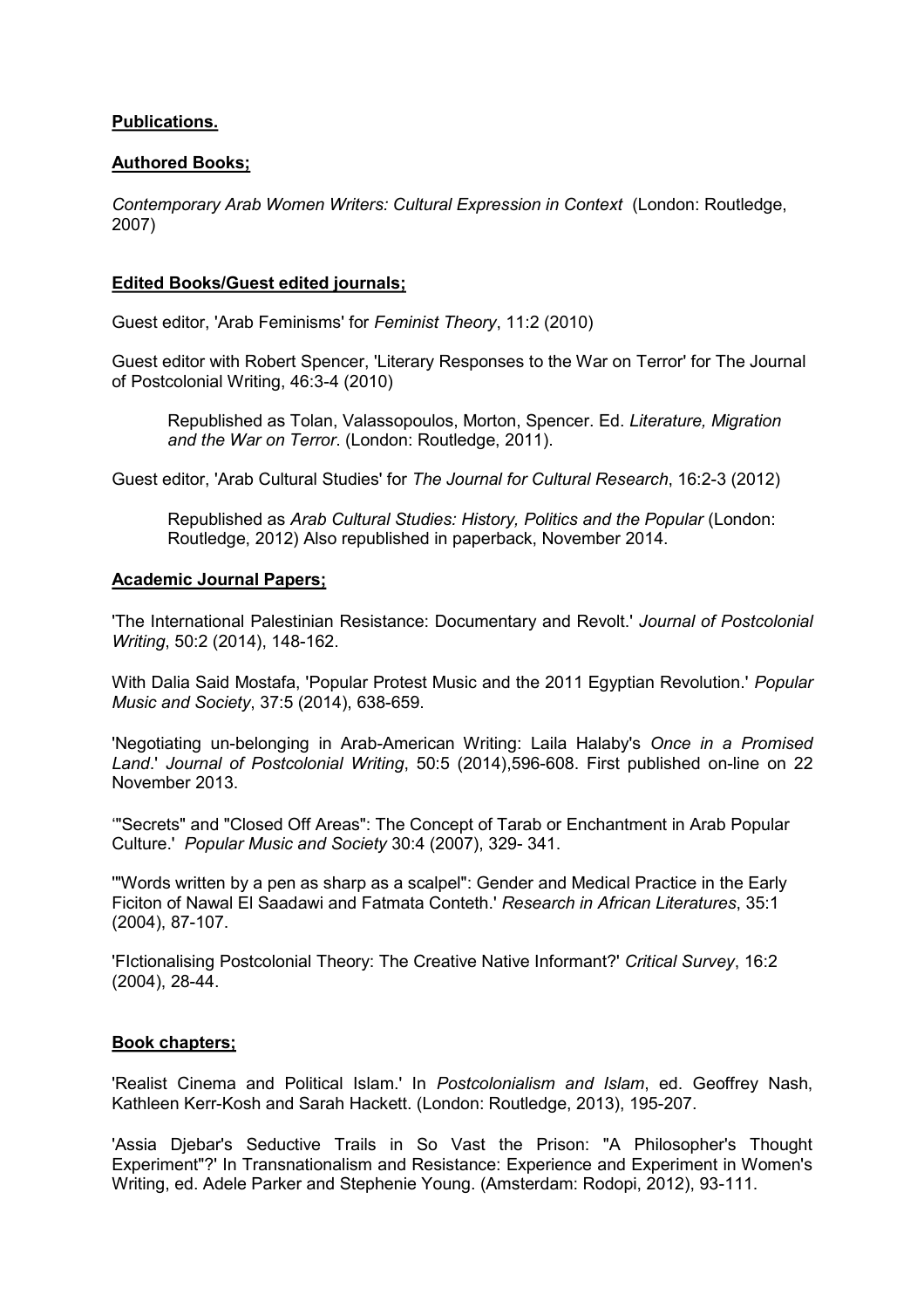'Long, Languorous, Repetitious Lines'": Edward Said's Critique of Arab Popular Culture' in *Edward Said: Emancipation and Representation*, eds. Adel Iskandar and Hakem Rustom (Berkley: University of California Press, 2010), 191-203.

' "Also I wanted so much to leave for the West": Postcolonial Feminism Rides the Third Wave' in *Third Wave Feminism: A Critical Exploration*, eds. Stacy Gillis, Gillian Howie and Rebecca Munford (Basingstoke: Palgrave, 2007), 198-211.

'Does *The Season of Men* Require the Harvest of Women?' in *Gender and Sexuality in African Literature and Film*, ed. Ada Azodo (New Jersey: Africa World Press, 2007), 271- 284.

'The Legacy of Orientalism in Middle Eastern Feminism,' In *Place, Sex and Race* (*After Orientalism: Critical Entanglements, Productive Looks*), ed. Inge Boer (Amsterdam: Rodopi, 2004), 188-199.

'The Silences of the Palace and the Anxiety of Musical Creation.' In *Movie Music: The Film Reader*, ed. Kay Dickinson (London: Routledge, 2003), 99- 108.

#### **Review Articles;**

'Introduction: Arab Cultural Studies', *Journal for Cultural Research*, 16:2-3 (2012), 105-115.

'Beyond Al-Jazeera: Arab Media: Globalisation and Emerging Media Industries, New Formations, 76 (Winter, 2012).

'Arab Feminisms: Review Article.' *Feminist Theory*, 11-2 (2010): 215-221.

'*Multiculturalism Without Culture* by Anne Phillips', *Feminist Theory* (2009), 10:2.

'*Islam's Black Slaves: A History of Africa's Black Diaspora* by Ronald Segal', *Wasafiri,* 18:39 (2003).

#### **Other Publications: Research;**

Foreword for the special issue 'Women, Revolution and Protest Culture', *Journal for Cultural Research*, *forthcoming*.

Foreword for El Saadawi, Nawal, *Searching* (London: Zed Books, 2009)

Entry on Anthony Appiah for the *Blackwell Encyclopedia of Literary Theory* (2009)

Entry on 'The Construction of Individual Muslim Women as Iconic Representatives' for the on-line *Encyclopedia of Women and Islamic Cultures*. General Editor: Suad Joseph (2009).

Entries for the Routledge Encyclopaedia of Postcolonial Literatures on Chinua Achebe; imperial adventure novels (2007).

#### **Other Publications: Research Equivalent;**

Entries on Nawal El Saadawi; Marjane Satrapi; Doris Lessing In *The Little Black Book of Books*, (London: Cassell Publishing, 2008).